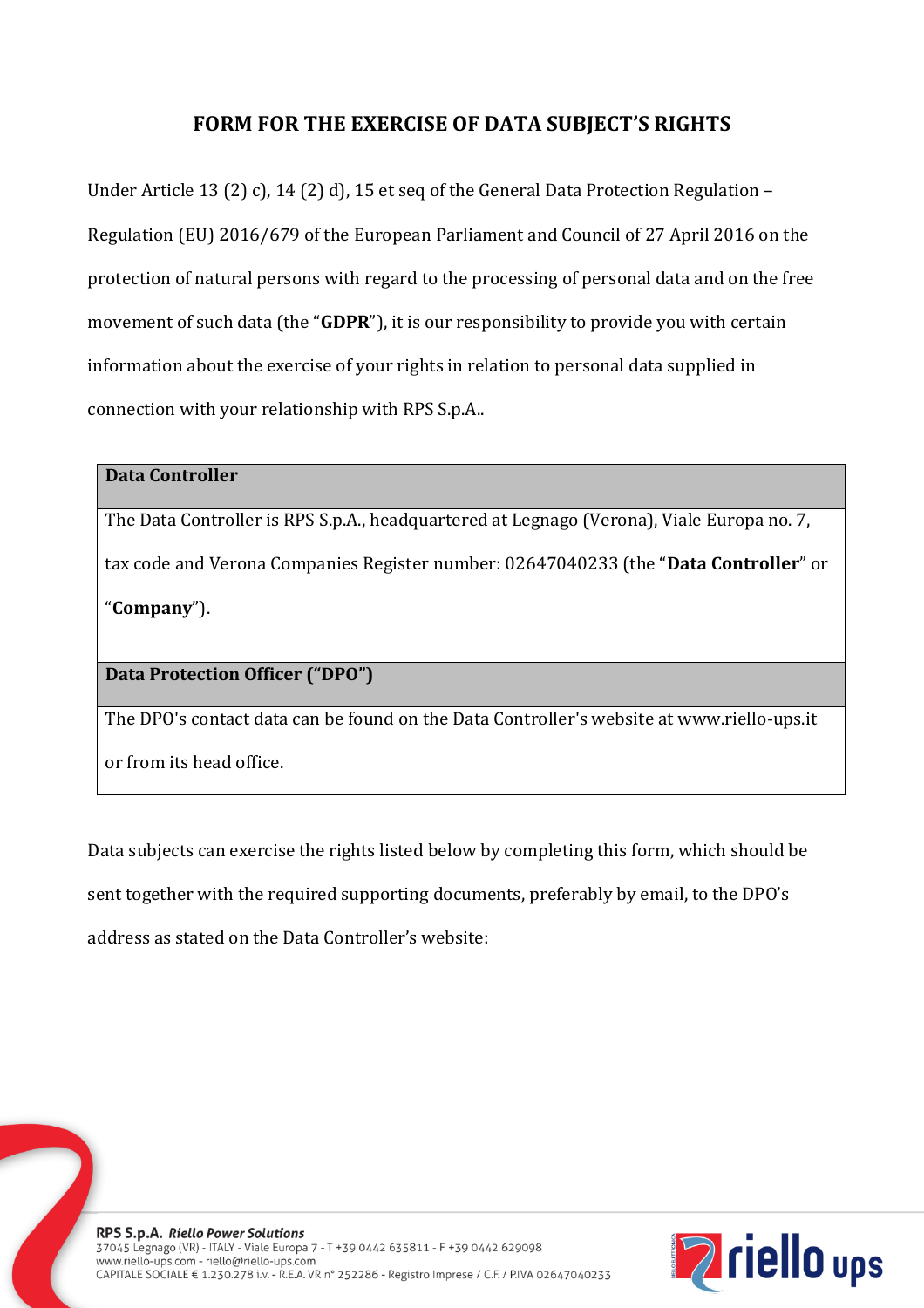I the undersigned:

| <b>NAME</b>                                   |  |
|-----------------------------------------------|--|
| <b>SURNAME</b>                                |  |
| <b>DATE OF BIRTH</b>                          |  |
| <b>TAX CODE</b>                               |  |
| <b>Email to which reply</b><br>should be sent |  |
| Contact telephone number                      |  |

(If this request is made on behalf of a third party, please provide the details of the data subject to whom the data refers, and attach a copy of the authority):

| <b>NAME</b>          |  |
|----------------------|--|
| <b>SURNAME</b>       |  |
| <b>DATE OF BIRTH</b> |  |
| <b>TAX CODE</b>      |  |

As the data subject (or his or her authorised representative)

## **I HEREBY REQUEST**

to exercise the rights indicated below, with the related detailed information:

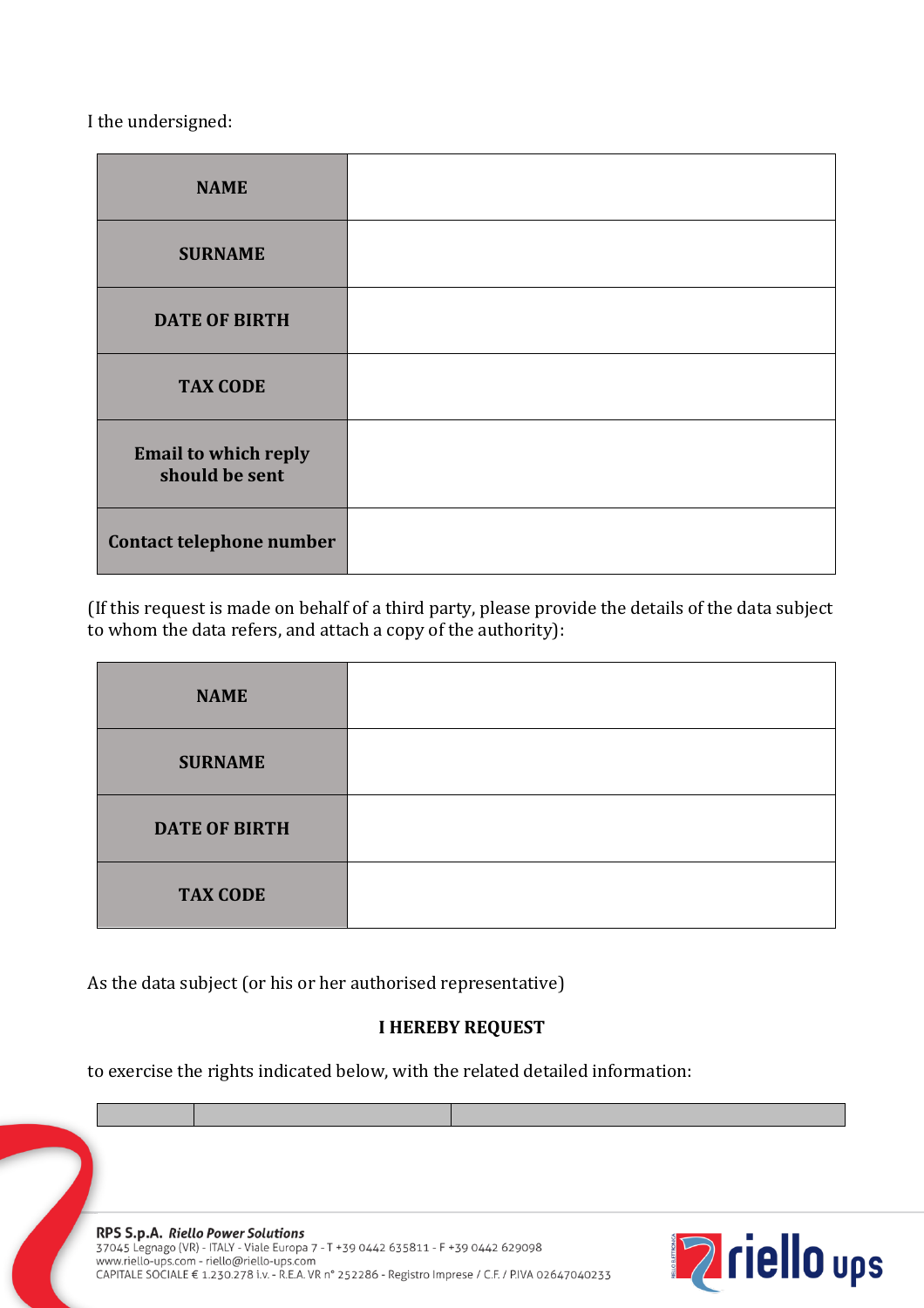| <b>Right</b><br>(check the<br>box that<br>applies)                                                                                                                                                                                                                                                                                                                                                                                                           | <b>Description of right</b>                                                                                                                                                                                                              | <b>Detailed information</b><br>(obligatory)                                             |
|--------------------------------------------------------------------------------------------------------------------------------------------------------------------------------------------------------------------------------------------------------------------------------------------------------------------------------------------------------------------------------------------------------------------------------------------------------------|------------------------------------------------------------------------------------------------------------------------------------------------------------------------------------------------------------------------------------------|-----------------------------------------------------------------------------------------|
| Right to<br>revoke<br>consent<br>(Art.<br>$13(2)c$ ) -<br>Art.<br>14(2)d)                                                                                                                                                                                                                                                                                                                                                                                    | You have the right to revoke<br>consent to the processing<br>operations for which consent is<br>required, without affecting the<br>legitimacy of the processing based<br>on consent that was completed<br>before the time of revocation. | Specify for which processing operations/purposes you<br>intend to exercise your rights: |
|                                                                                                                                                                                                                                                                                                                                                                                                                                                              |                                                                                                                                                                                                                                          |                                                                                         |
|                                                                                                                                                                                                                                                                                                                                                                                                                                                              | You may request a) the purposes of<br>the processing; b) the categories of<br>personal data concerned; c) the<br>recipients or categories of<br>recipients to whom the personal<br>data have been or will be disclosed,                  | Specify which information is requested, indicating the<br>corresponding letter:         |
| in particular recipients in third<br>countries or international<br>organisations; d) where possible,<br>the envisaged period for which the<br>personal data will be stored, or, if<br>Right of<br>not possible, the criteria used to<br>determine that period; e) the<br>access to<br>existence of the right to request<br>data<br>from the controller rectification or<br>(Art. 15)<br>erasure of personal data or<br>restriction of processing of personal |                                                                                                                                                                                                                                          |                                                                                         |
|                                                                                                                                                                                                                                                                                                                                                                                                                                                              |                                                                                                                                                                                                                                          |                                                                                         |
|                                                                                                                                                                                                                                                                                                                                                                                                                                                              | data concerning the data subject or<br>to object to such processing; f) the<br>right to lodge a complaint with a<br>supervisory authority; g) where the<br>personal data are not collected from                                          |                                                                                         |
| the data subject, any available<br>information as to their source; h)<br>the existence of automated<br>decision-making, including<br>profiling, referred to in Article<br>$22(1)$ and $(4)$ , and, at least in those<br>cases, meaningful information<br>about the logic involved, as well as<br>the significance and the envisaged<br>consequences of such processing<br>for the data subject.                                                              |                                                                                                                                                                                                                                          |                                                                                         |
|                                                                                                                                                                                                                                                                                                                                                                                                                                                              |                                                                                                                                                                                                                                          |                                                                                         |
|                                                                                                                                                                                                                                                                                                                                                                                                                                                              | You have the right to request a copy<br>of the personal data that have been<br>processed.                                                                                                                                                |                                                                                         |
| Right of<br>rectificati                                                                                                                                                                                                                                                                                                                                                                                                                                      | You have the right to obtain the<br>rectification of inaccurate personal                                                                                                                                                                 | Specify which information requires rectification or<br>completion:                      |



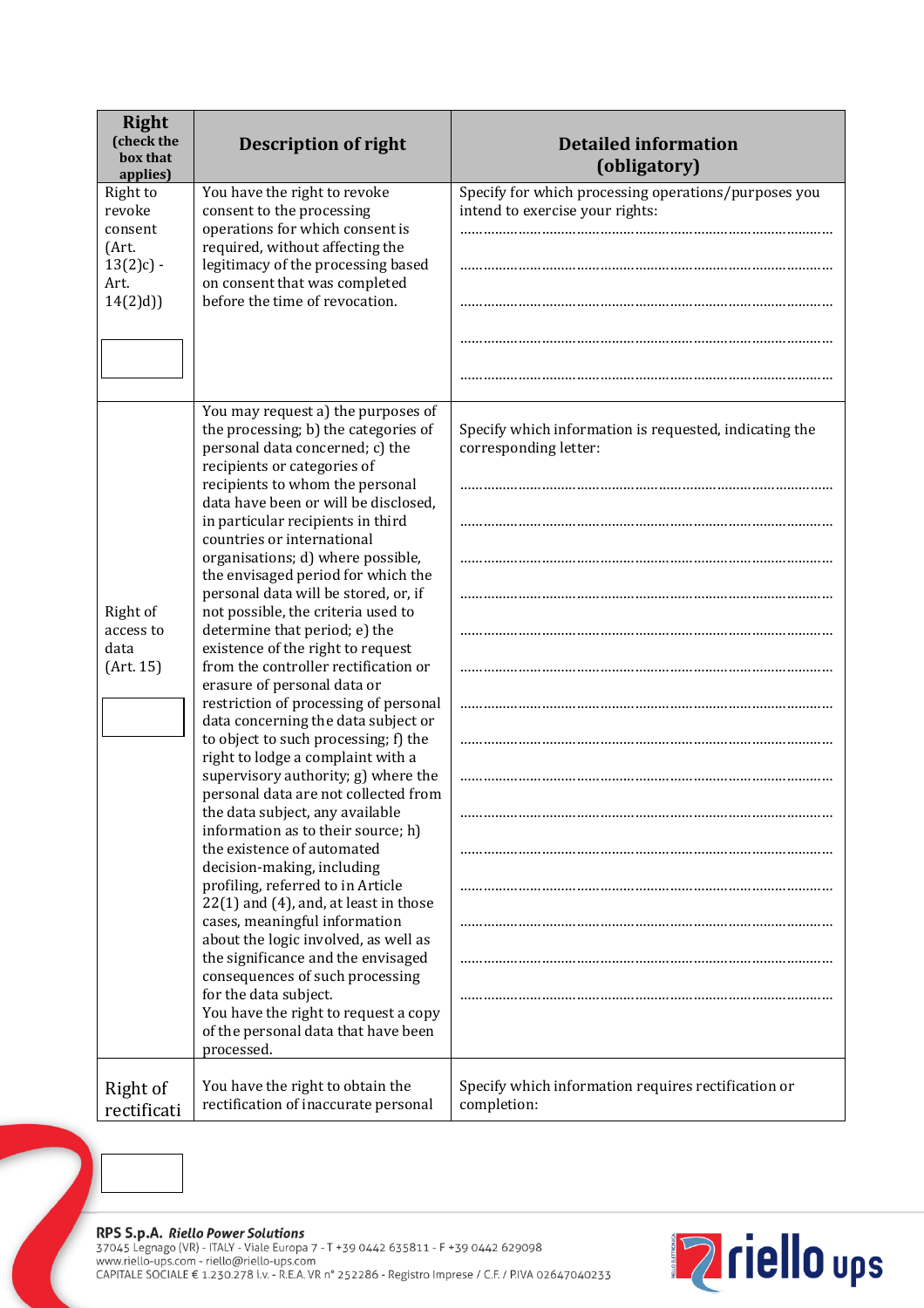| on (Art.<br>16)                                          | data concerning you, and to have<br>incomplete personal data<br>completed.                                                                                                                                                                                                                                                                                                                                                                                                                                                                                                    |                                                                                                                    |
|----------------------------------------------------------|-------------------------------------------------------------------------------------------------------------------------------------------------------------------------------------------------------------------------------------------------------------------------------------------------------------------------------------------------------------------------------------------------------------------------------------------------------------------------------------------------------------------------------------------------------------------------------|--------------------------------------------------------------------------------------------------------------------|
| Right to<br>be<br>forgotten                              | You have the right to obtain from<br>the Data Controller the erasure of<br>your personal data if that data is no<br>longer necessary for the purpose<br>for which it was collected or<br>otherwise processed.                                                                                                                                                                                                                                                                                                                                                                 | If you are exercising this right, please state the reasons.<br>The DPO will contact you to follow up your request. |
| Right to<br>restriction<br>of<br>processing<br>(Art. 18) | You have the right to obtain from<br>the Controller restriction of<br>processing when you have<br>contested the accuracy of the<br>personal data (for a period enabling<br>the Controller to verify the accuracy<br>of the personal data) or if the<br>processing is unlawful but you<br>oppose the erasure of the personal<br>data and request the restriction of<br>their use instead; or if they are<br>necessary for the establishment,<br>exercise or defence of a right in<br>legal proceedings, while they are no<br>longer necessary to the Data<br>Controller.       | If you are exercising this right, please state the reasons.<br>The DPO will contact you to follow up your request. |
| Right to<br>data<br>portabilit                           | You have the right to receive, in a<br>structured, commonly used and<br>machine-readable format, personal<br>data that relates to you, and you<br>have the right to transmit that data<br>to another data controller, if the<br>processing: (i) is based on consent,<br>(ii) on a contract, and (iii) if the<br>processing is carried out with<br>automated means, unless the<br>processing is necessary to carry out<br>a task in the public interest or is<br>connected to the exercise of public<br>powers and such transmission does<br>not infringe the right of others. | If you are exercising this right, please state the reasons.<br>The DPO will contact you to follow up your request. |
| Right to<br>object<br>(Art. 21)                          | You have the right to object at any<br>time to the processing of all or part<br>of your personal data if the                                                                                                                                                                                                                                                                                                                                                                                                                                                                  | Specify for which processing operations/purposes you<br>intend to exercise your rights:                            |